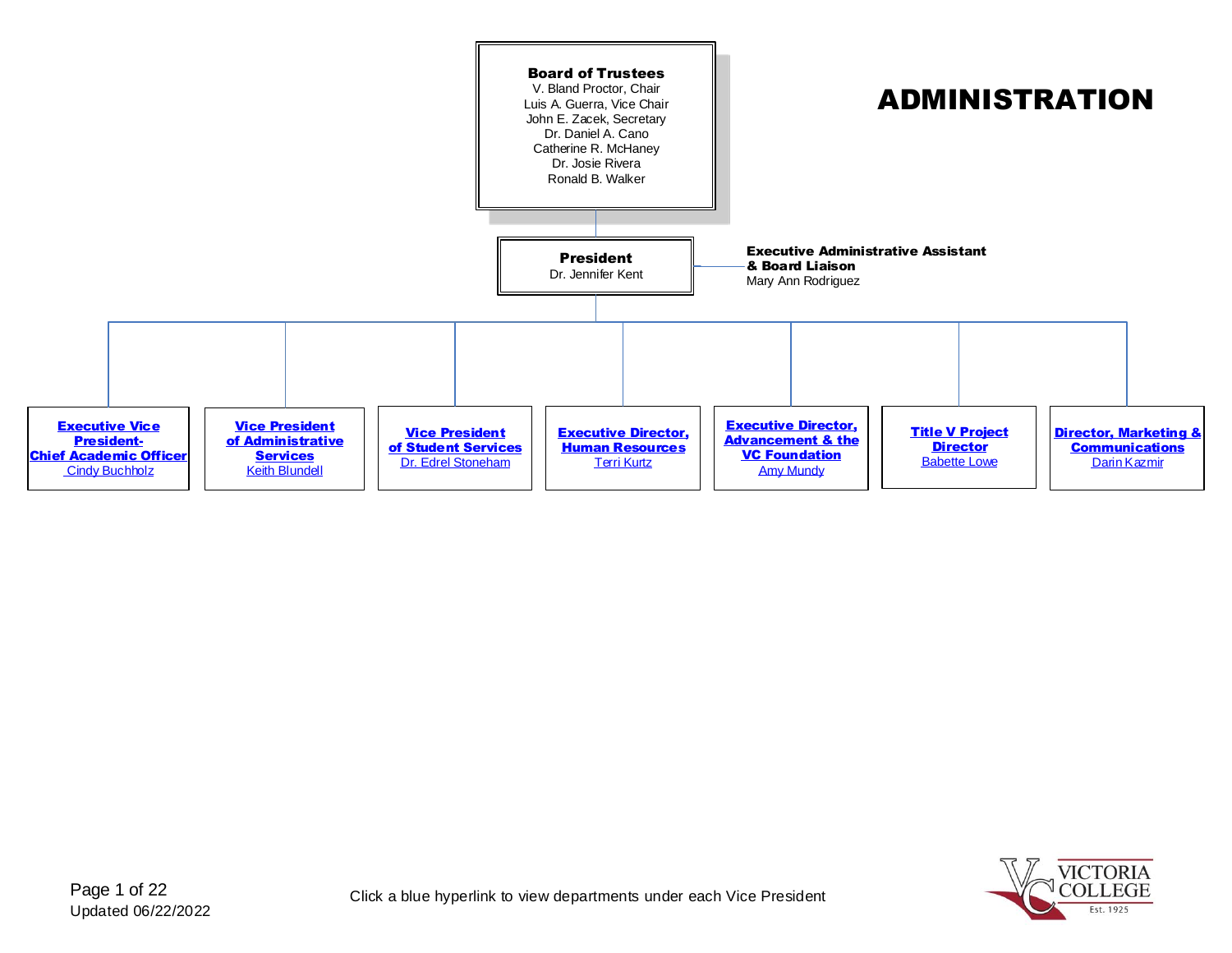<span id="page-1-0"></span>

Indicates cooperative reporting relationship

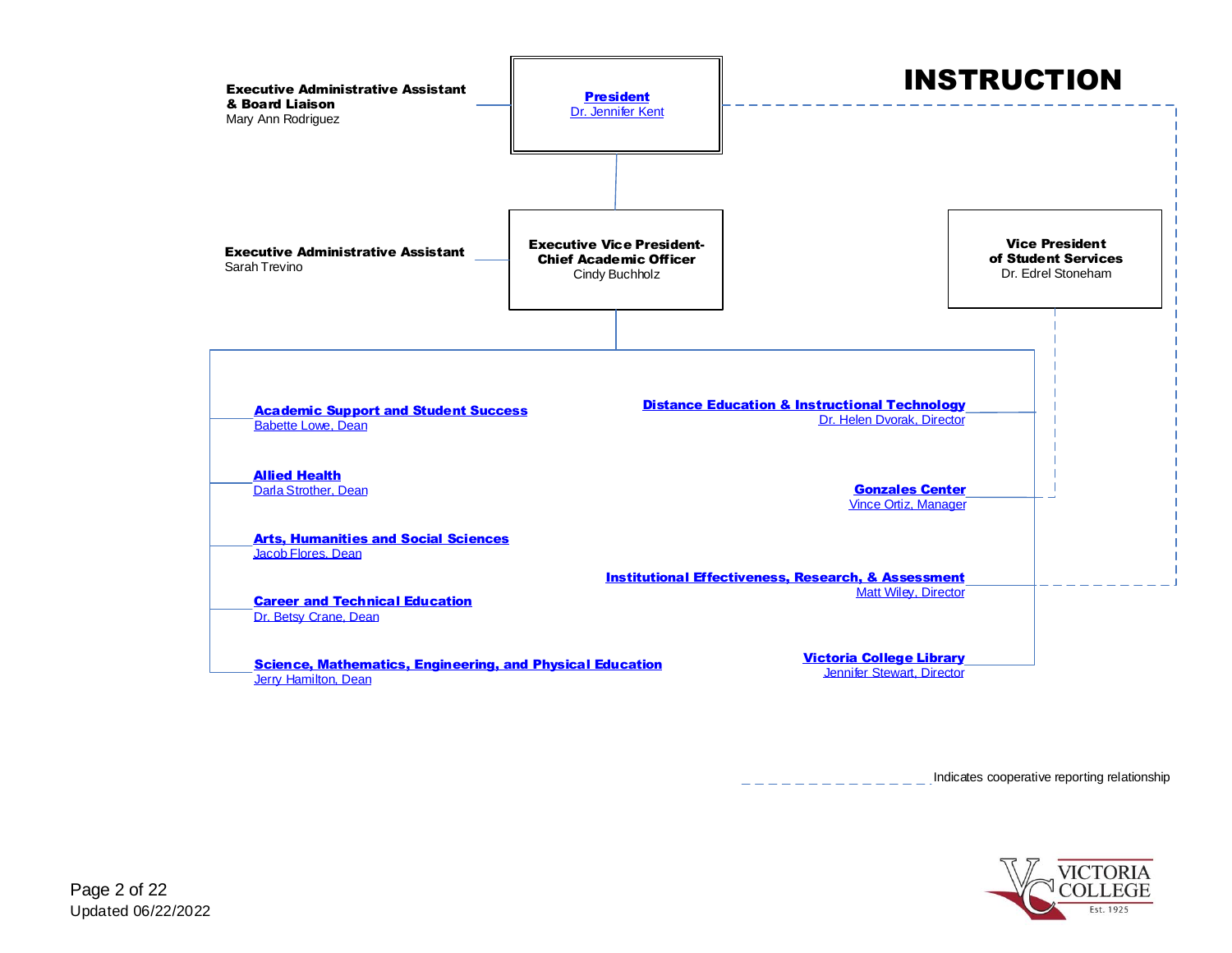<span id="page-2-0"></span>

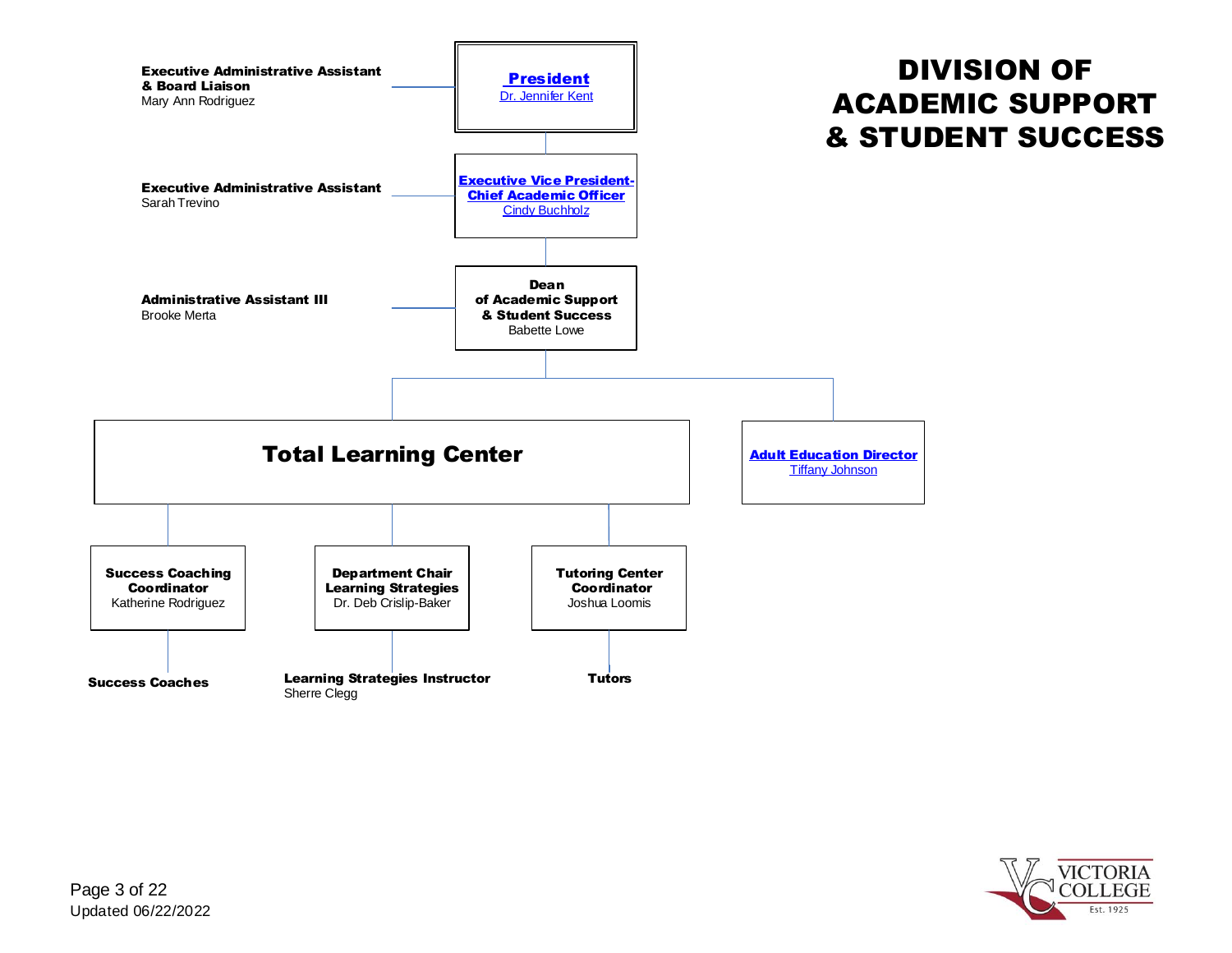<span id="page-3-0"></span>

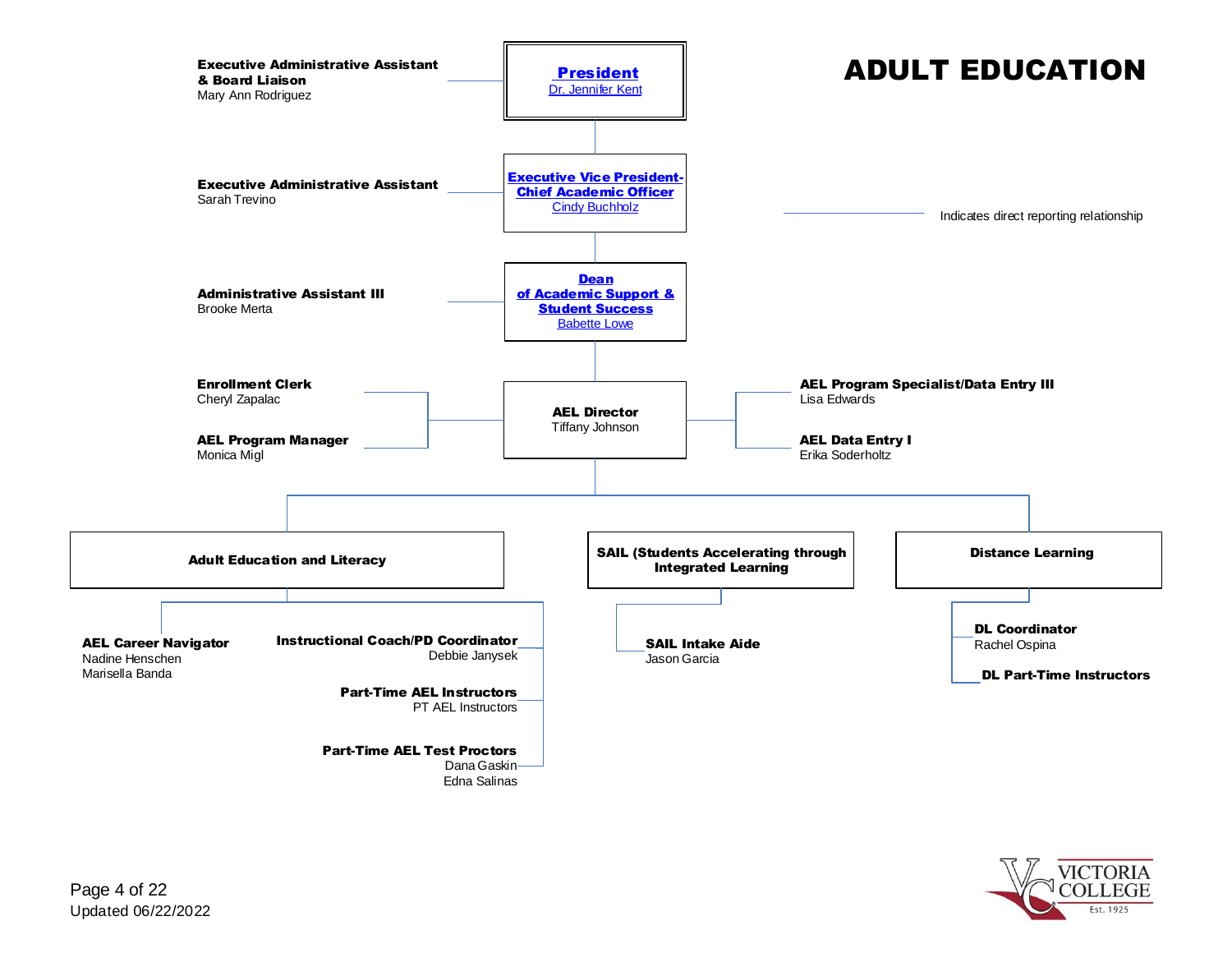<span id="page-4-0"></span>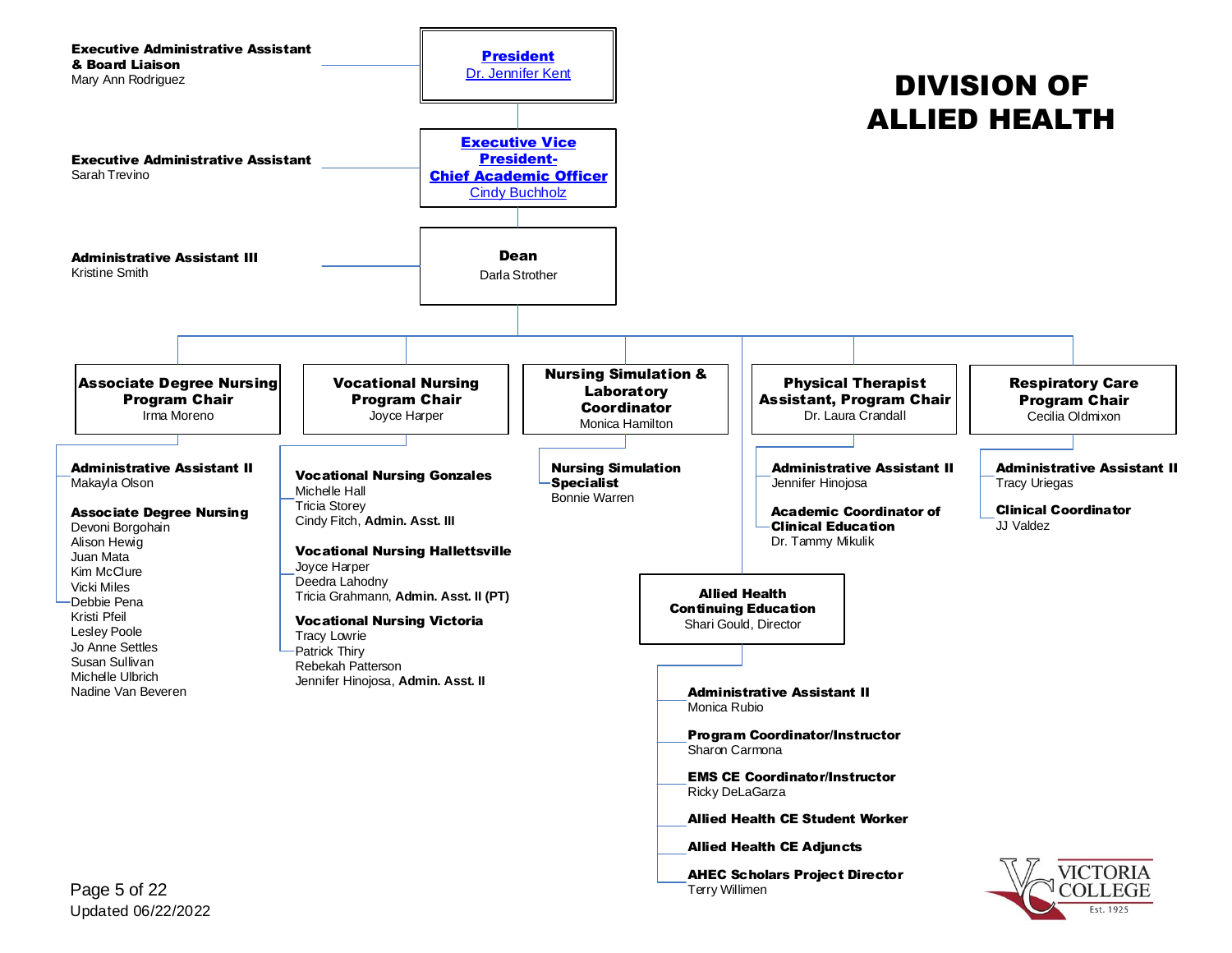<span id="page-5-0"></span>

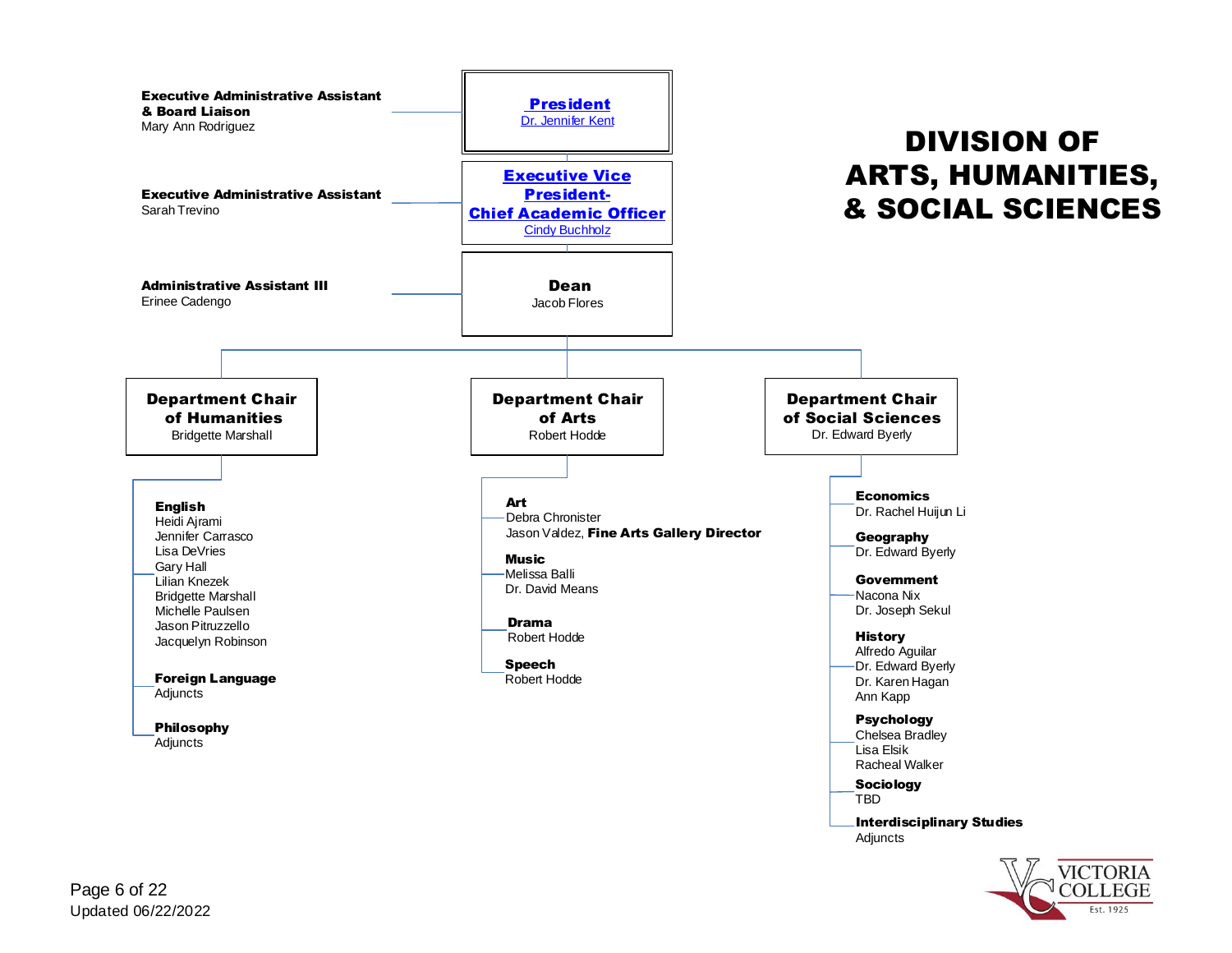<span id="page-6-0"></span>

\*Curriculum Coordinator

Updated 06/22/2022 Page 7 of 22

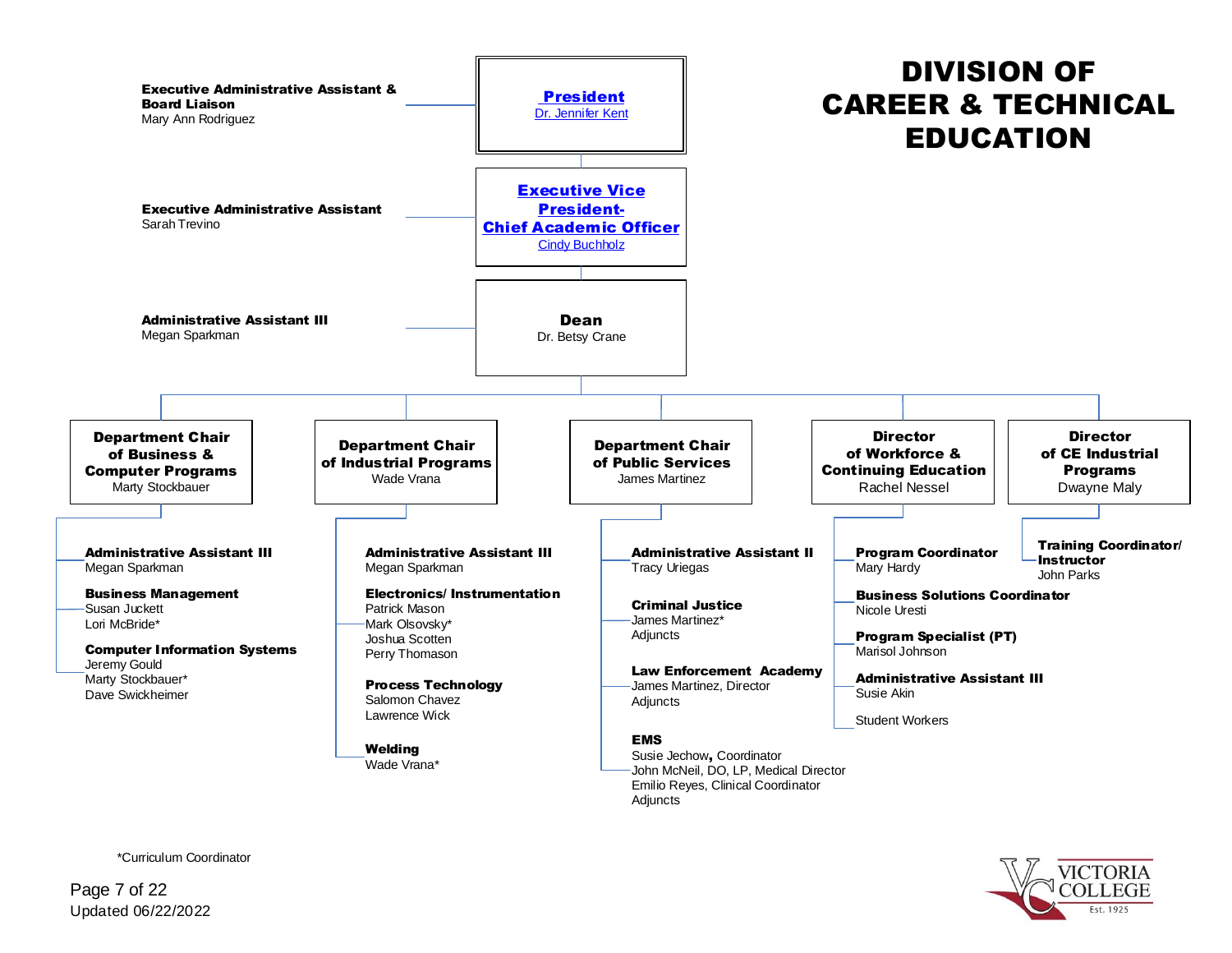<span id="page-7-0"></span>

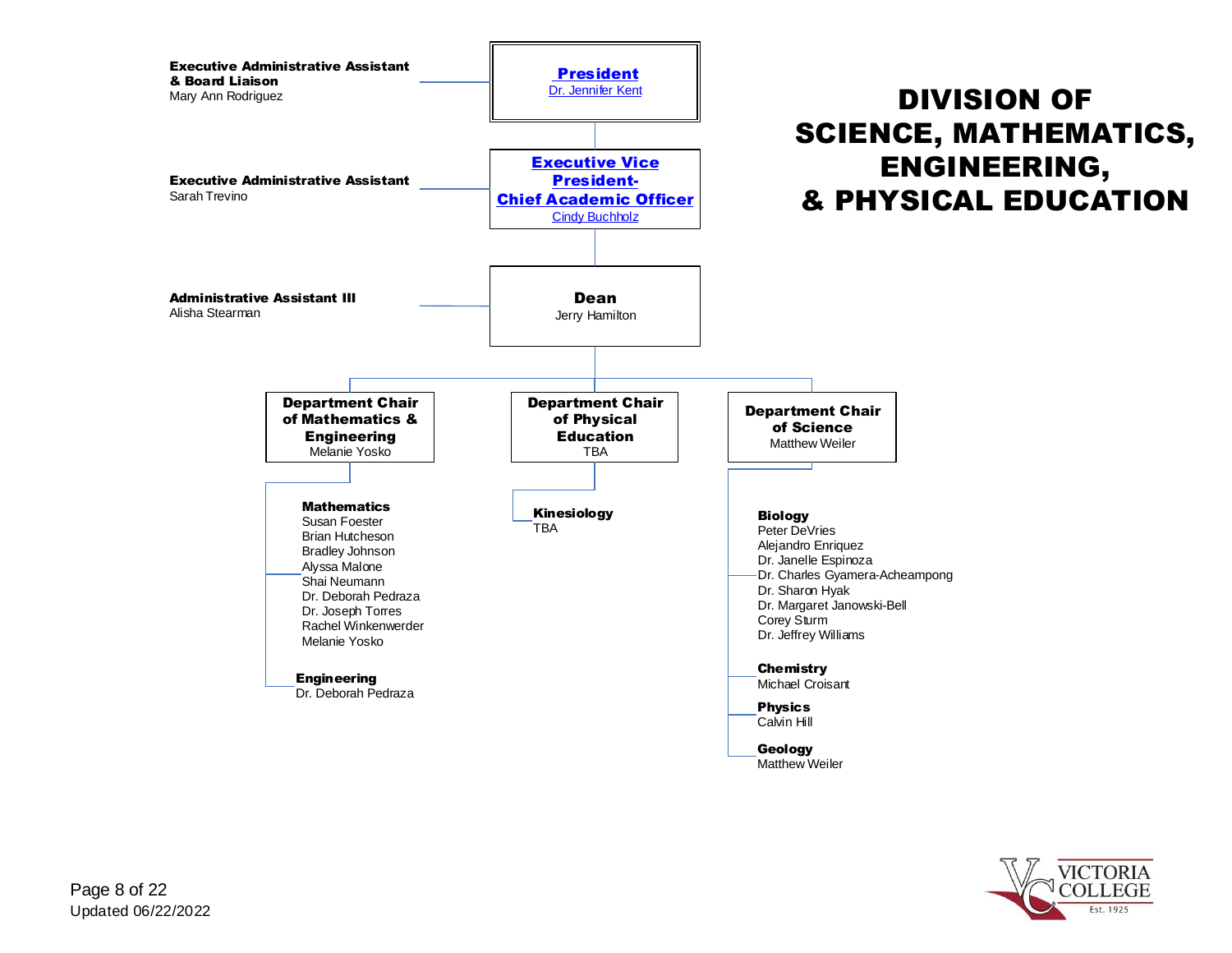## DISTANCE EDUCATION & INSTRUCTIONAL **TECHNOLOGY**

<span id="page-8-0"></span>

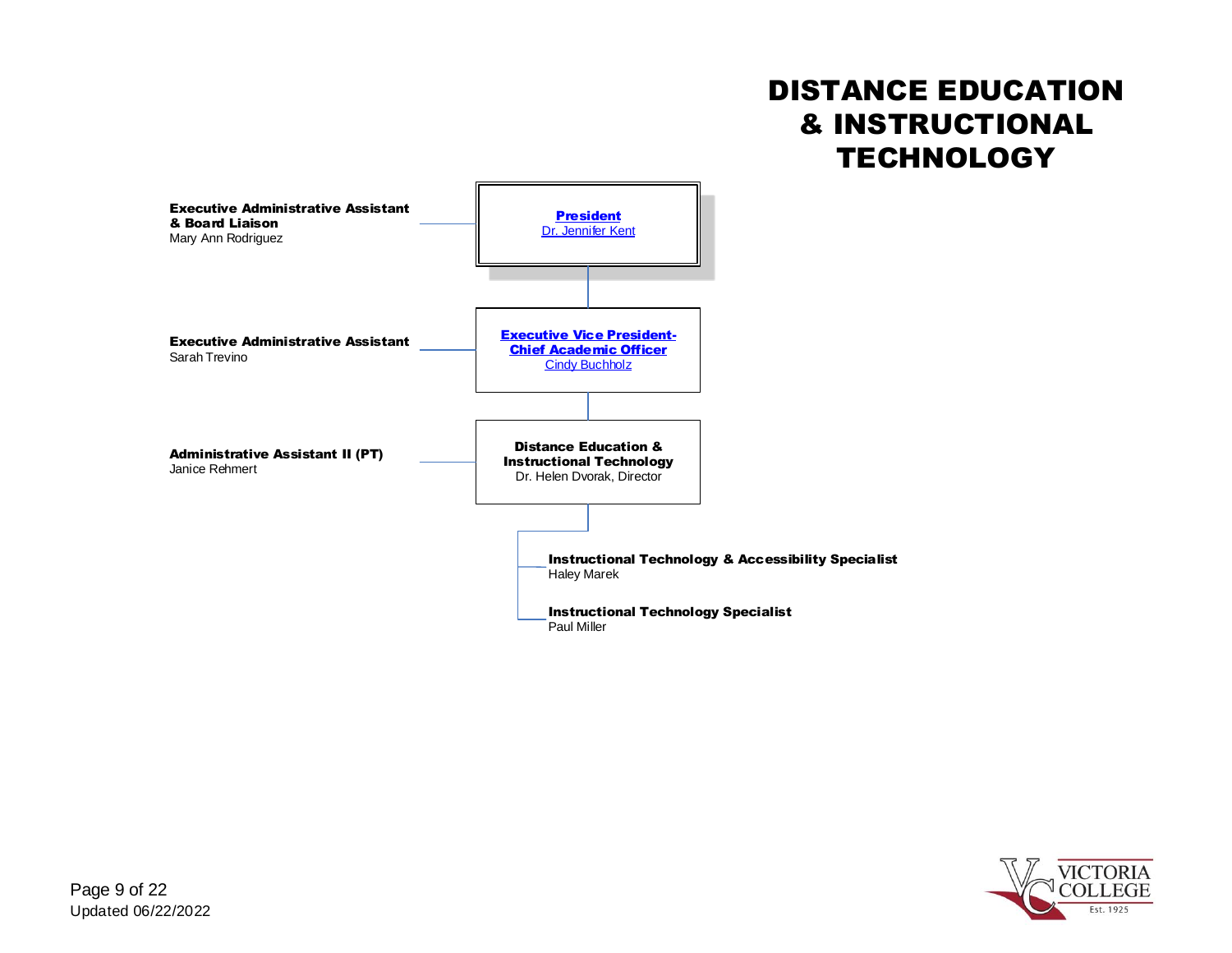<span id="page-9-0"></span>

Est. 1925

Updated 06/22/2022 Page 10 of 22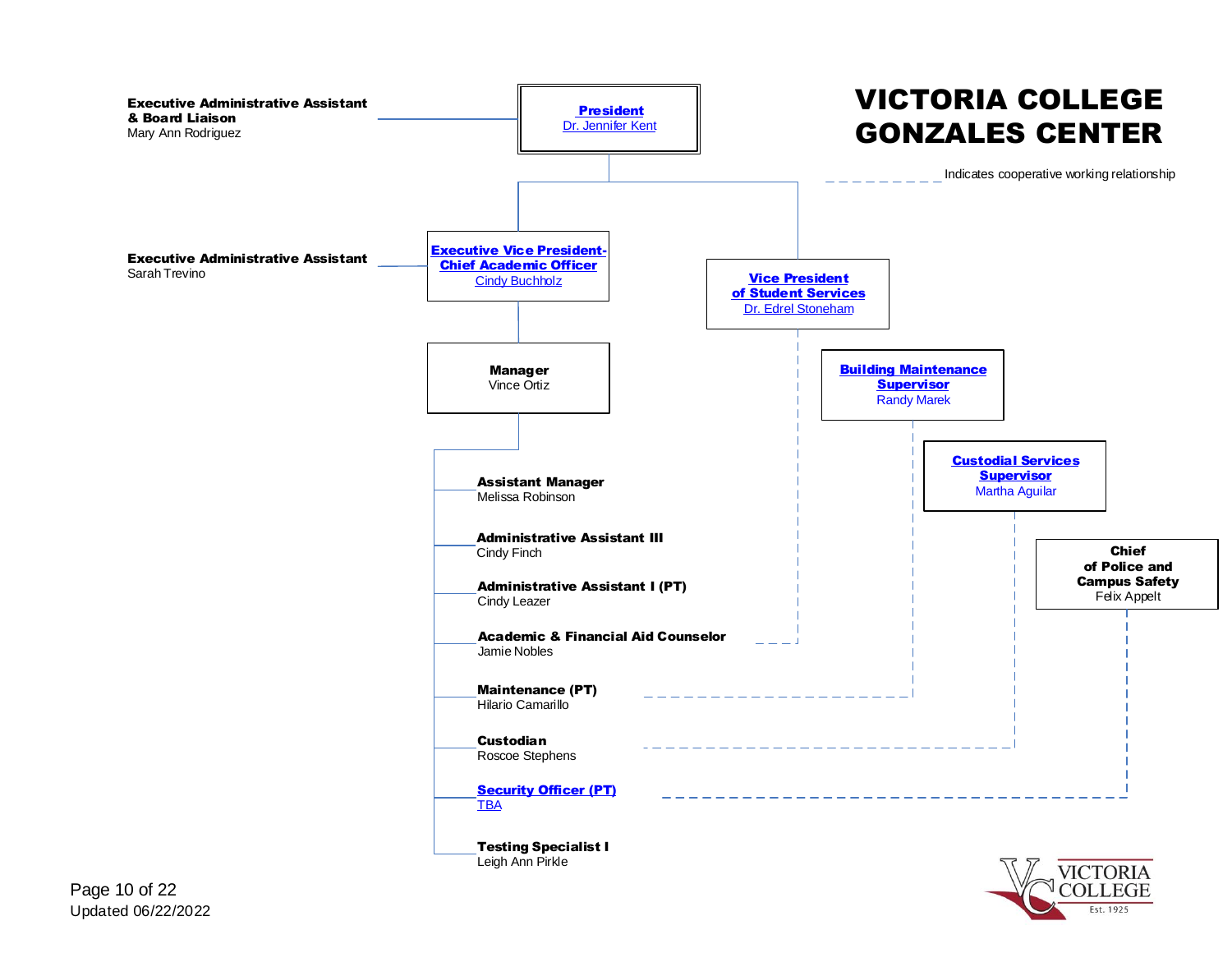## INSTITUTIONAL EFFECTIVENESS, RESEARCH, & ASSESSMENT

<span id="page-10-0"></span>

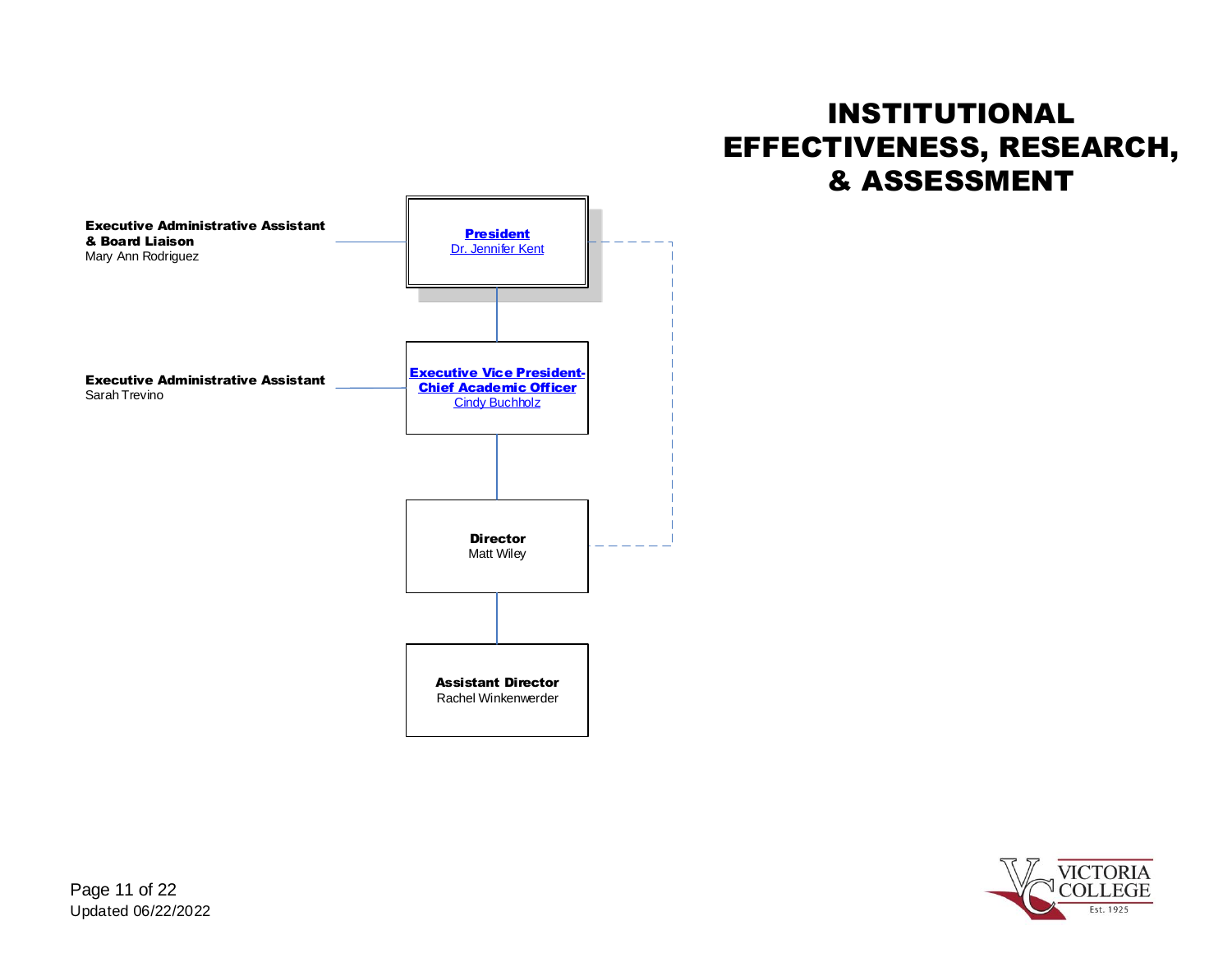<span id="page-11-0"></span>

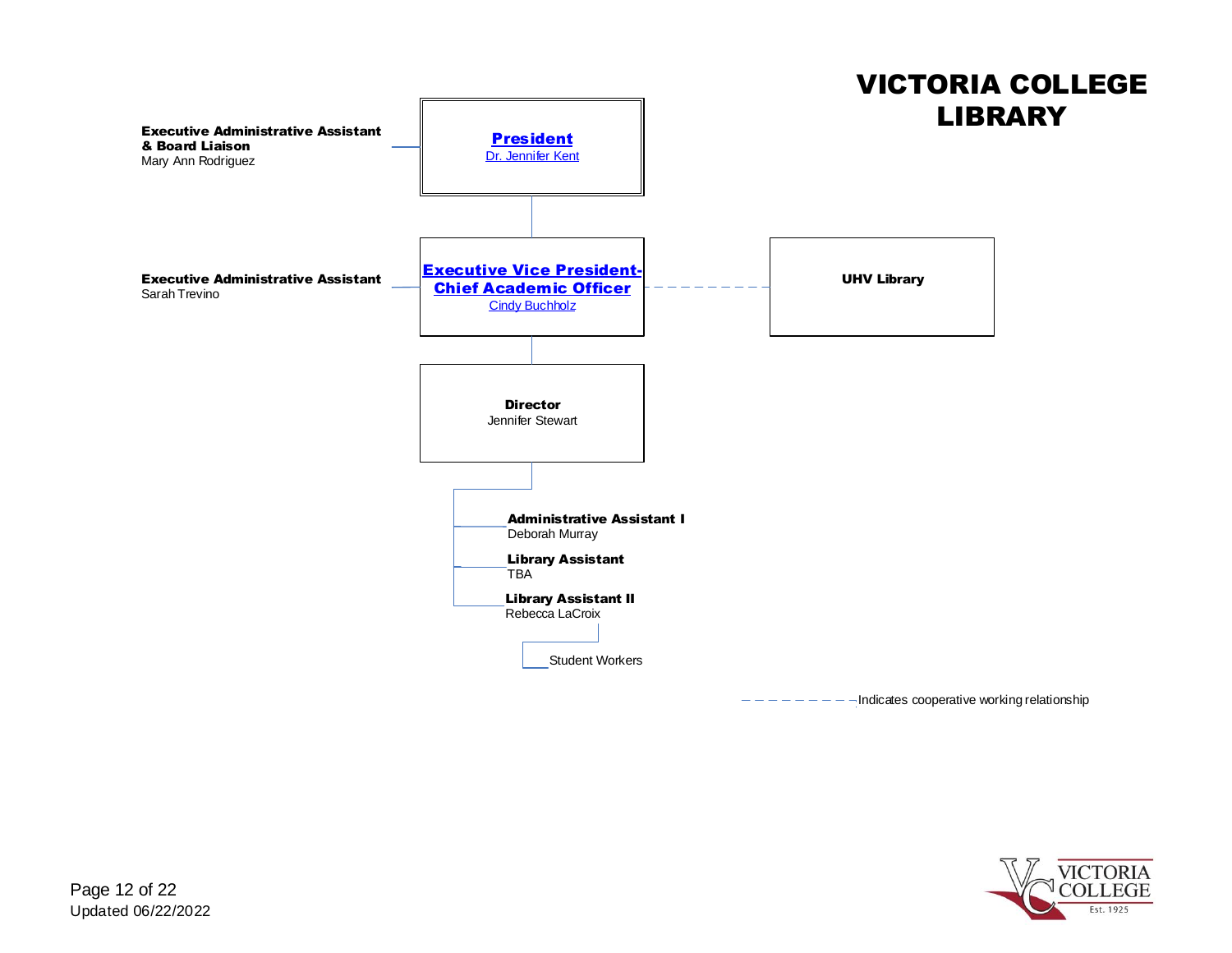<span id="page-12-0"></span>

Est. 1925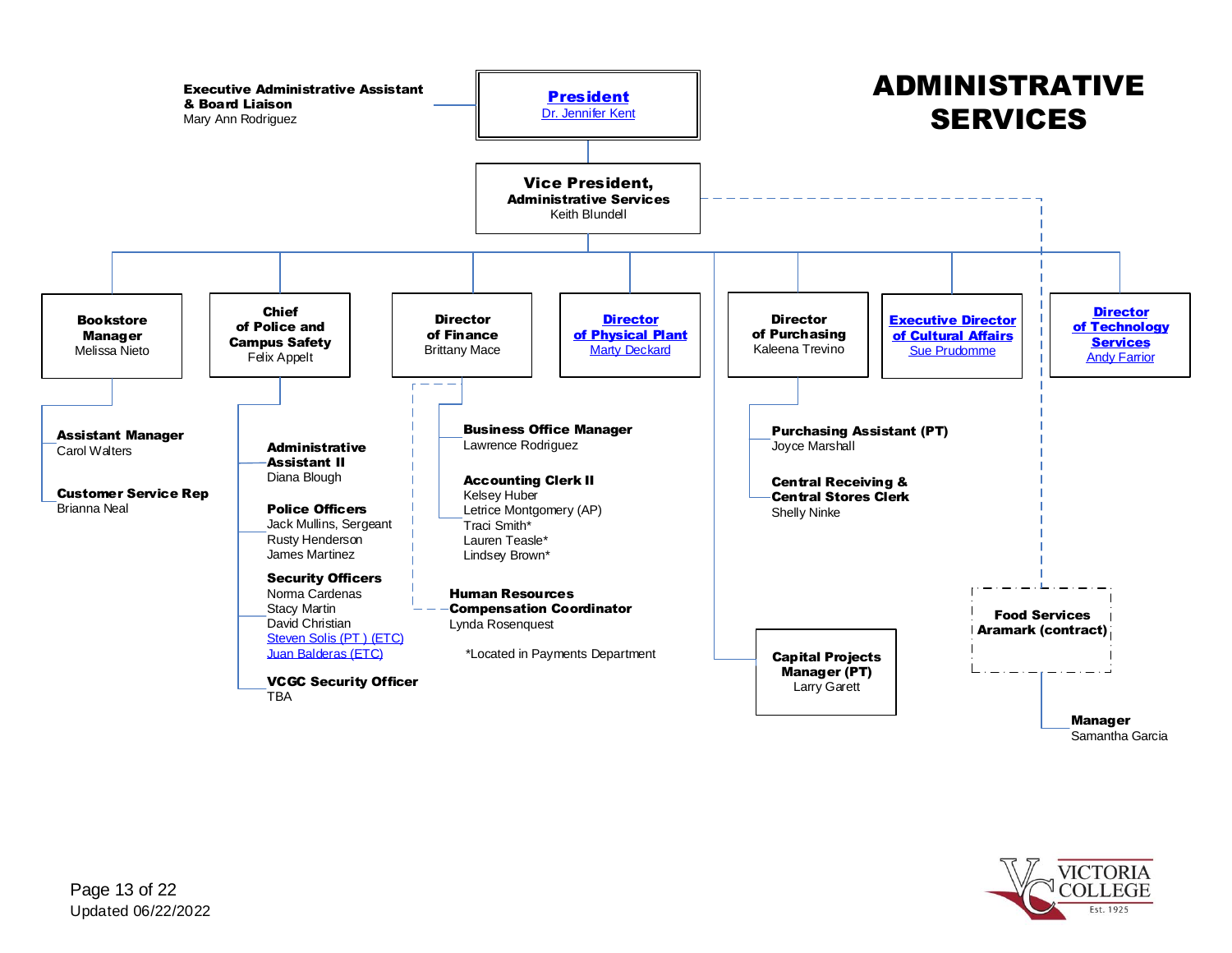<span id="page-13-0"></span>

Indicates cooperative working relationship

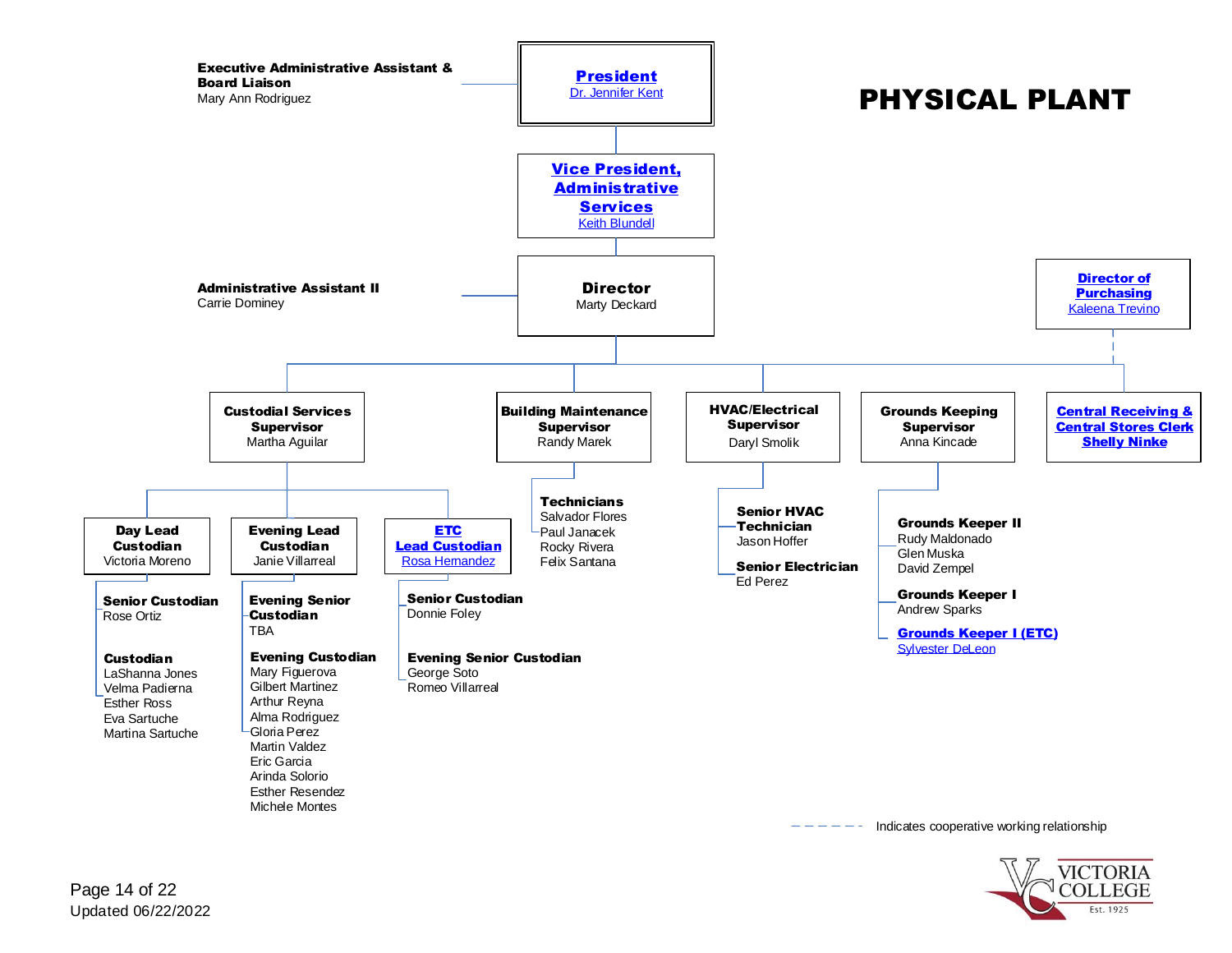<span id="page-14-0"></span>

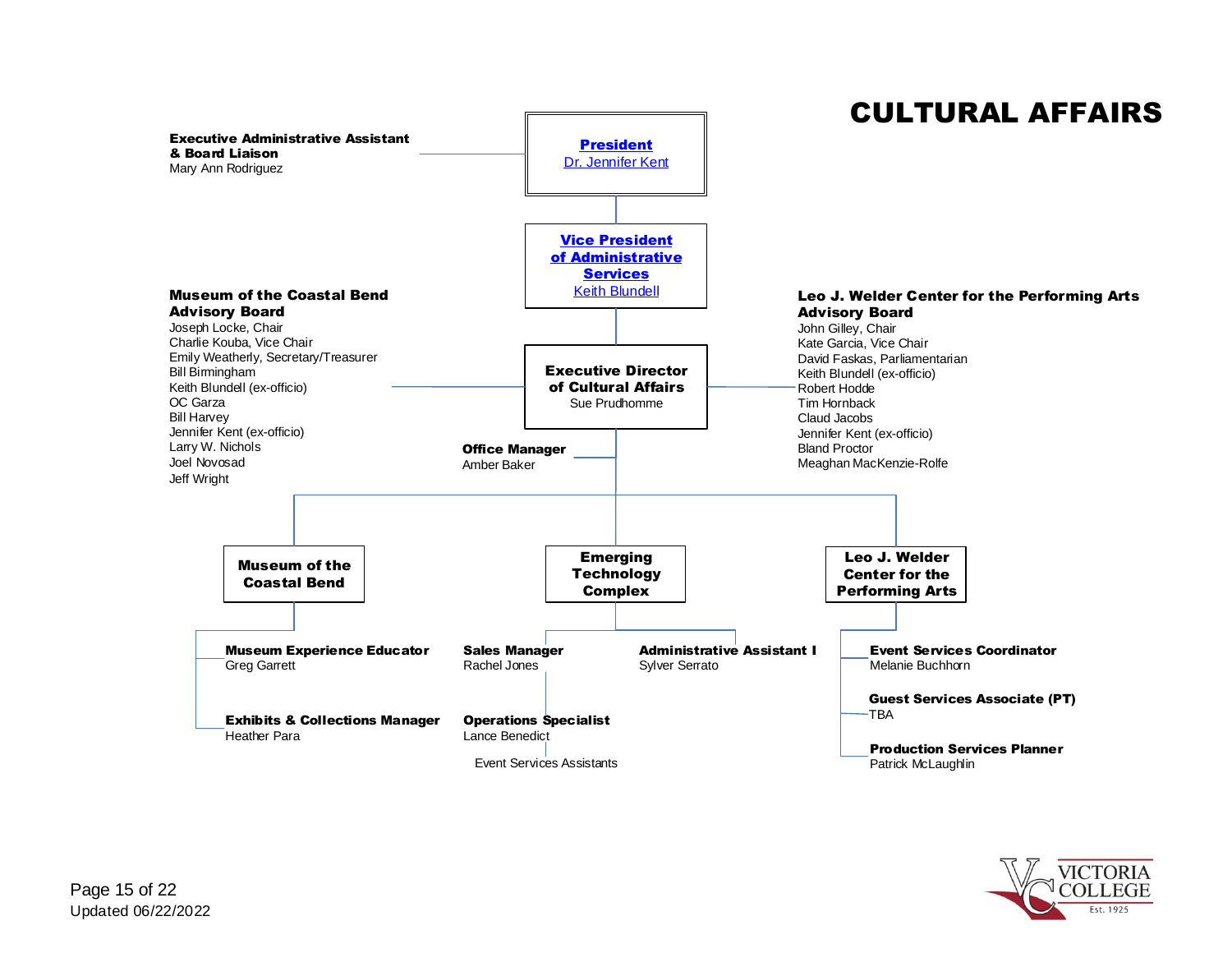<span id="page-15-0"></span>

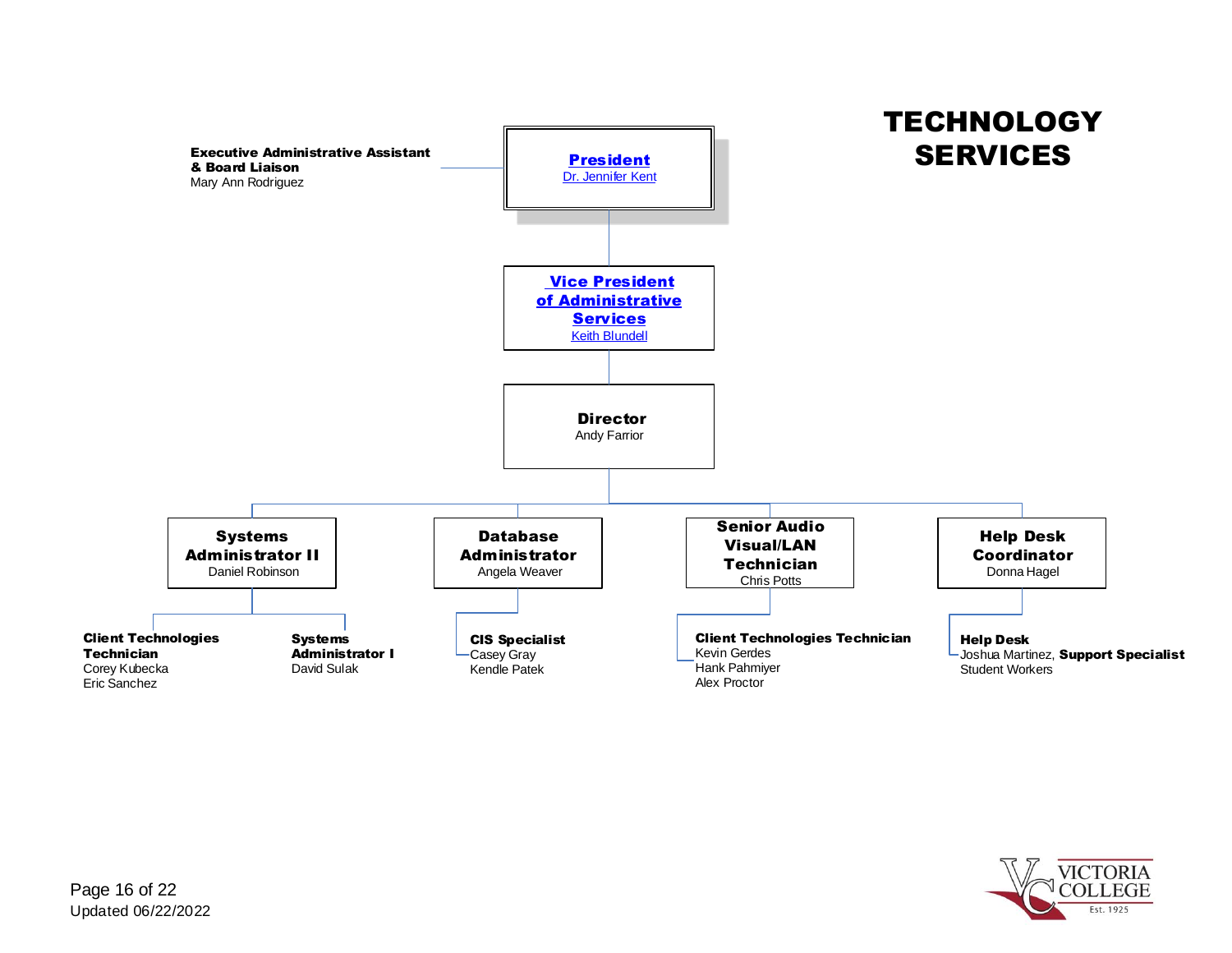<span id="page-16-0"></span>

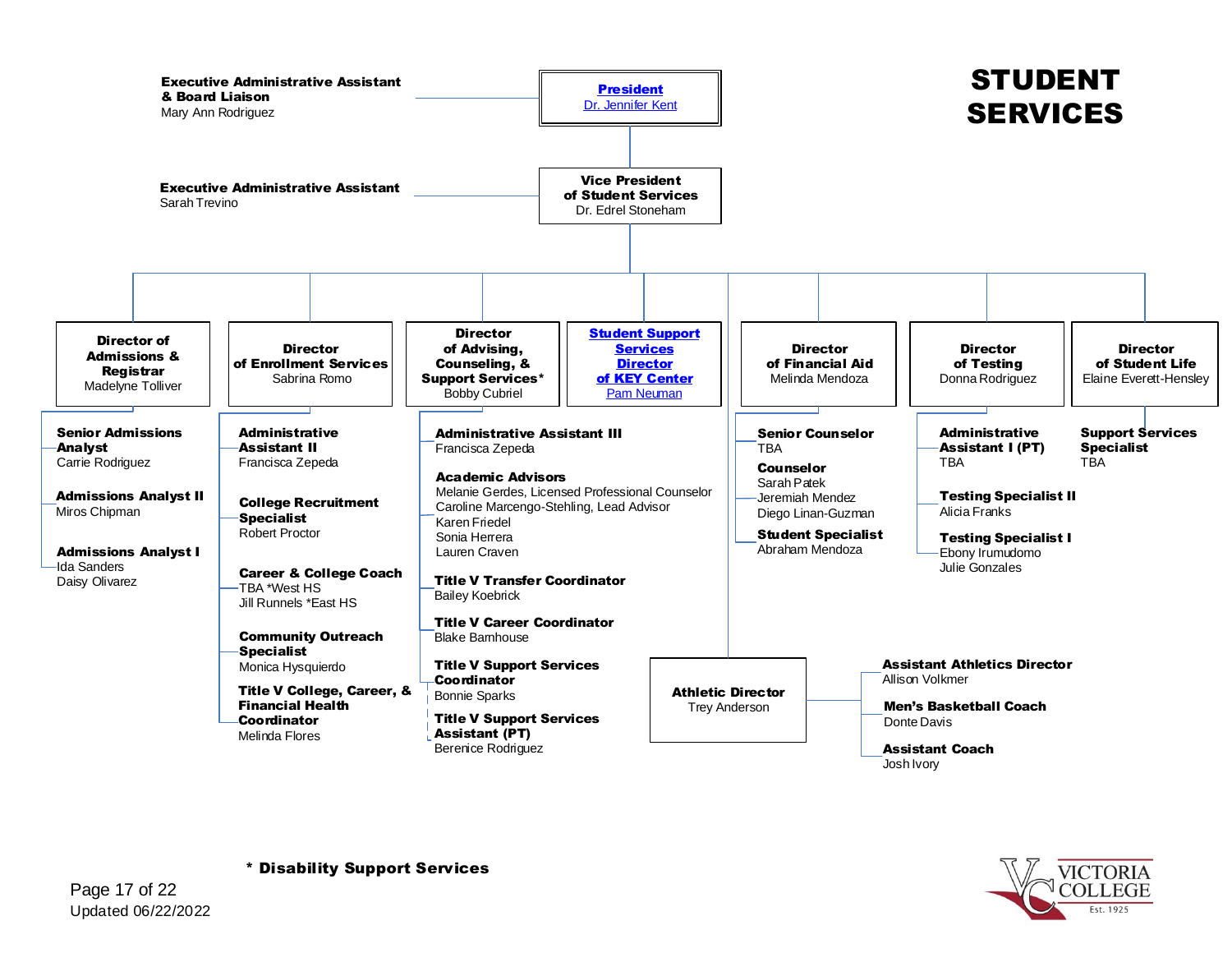<span id="page-17-0"></span>

## KEY Center

(Funded through the Department of Education) (Sponsored by Victoria College)

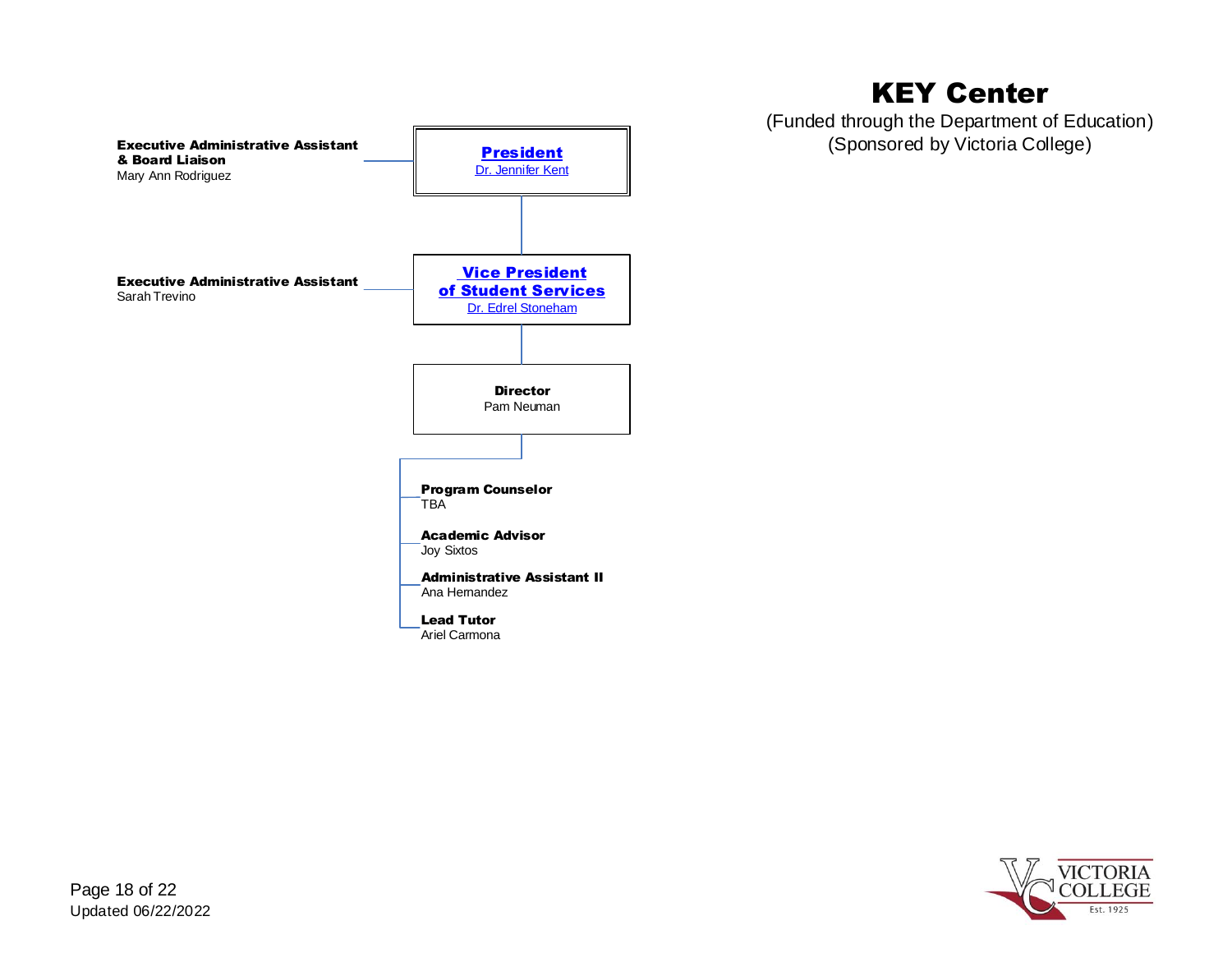<span id="page-18-0"></span>

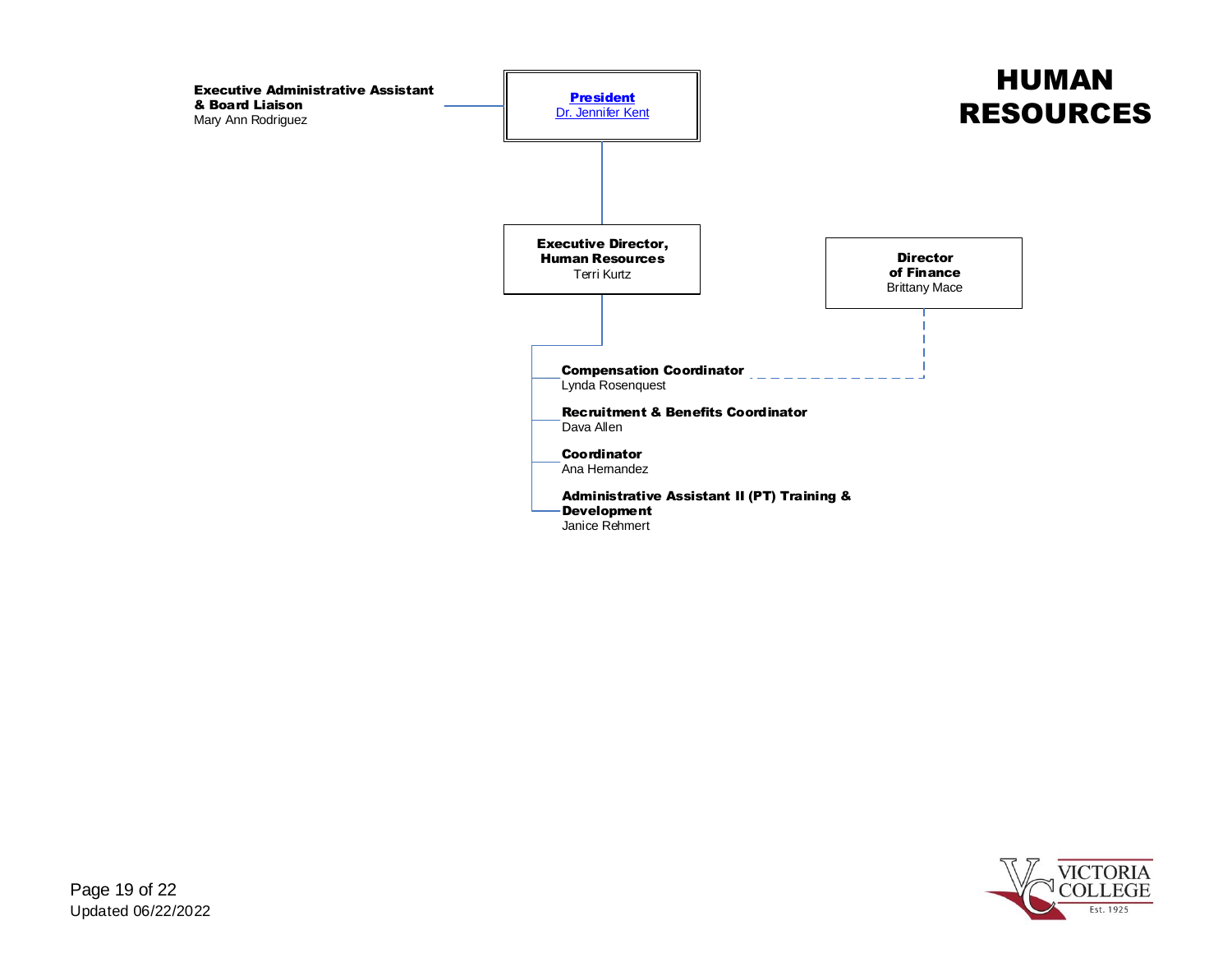## ADVANCEMENT

<span id="page-19-0"></span>

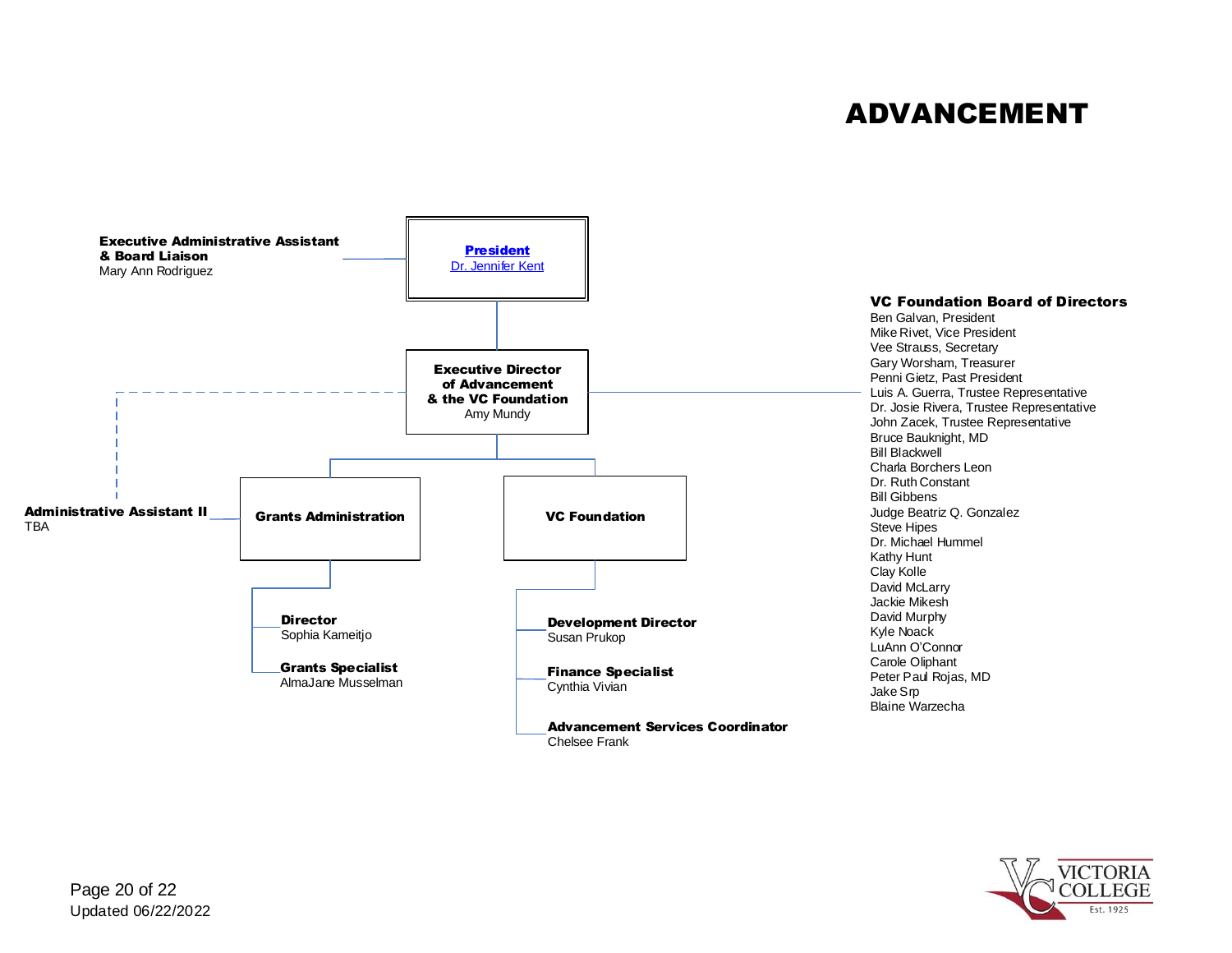

<span id="page-20-0"></span>

\* Disability Support Services

**VICTORIA** Est. 1925

**Berenice Rodriguez** 

Updated 06/22/2022 Page 21 of 22